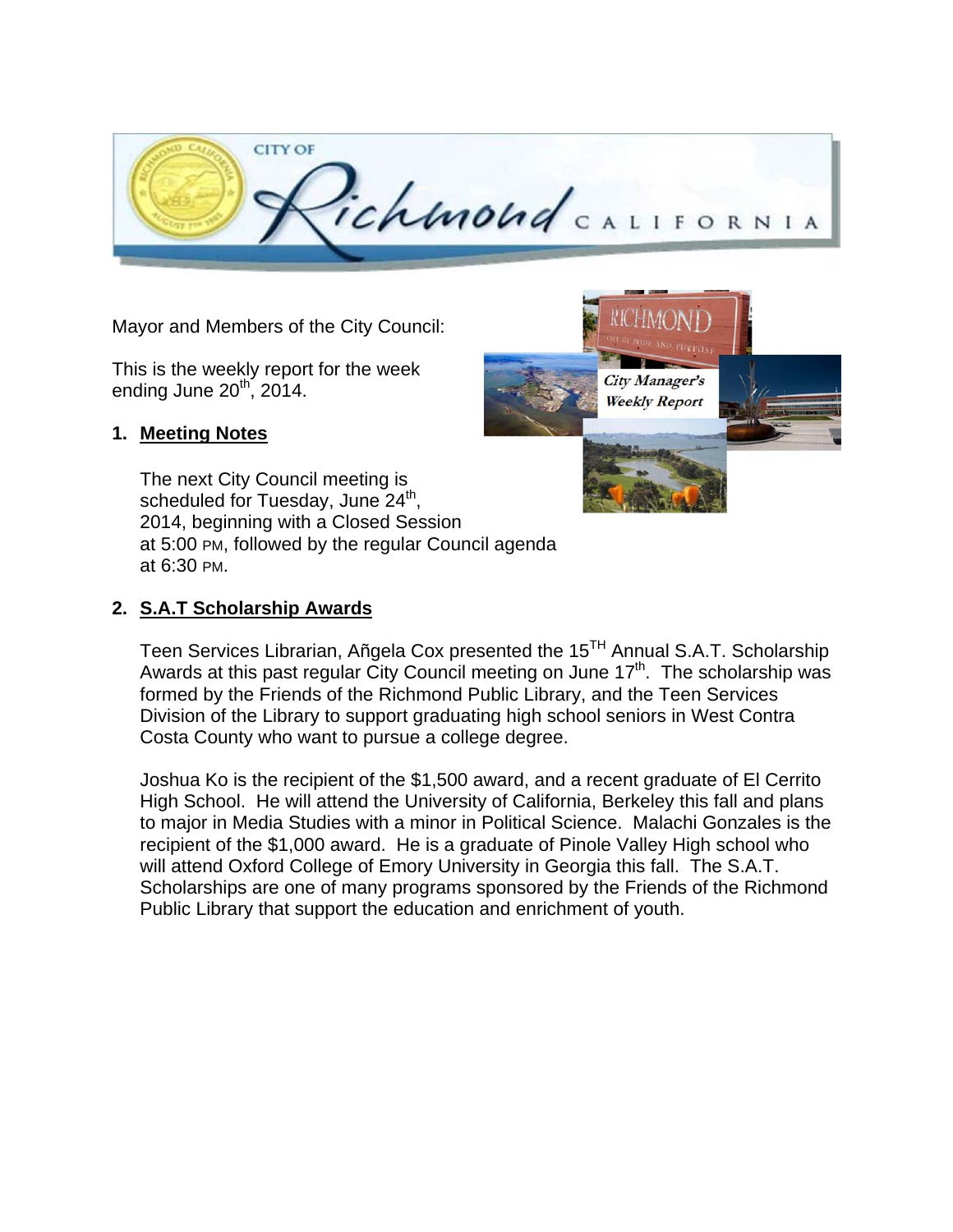

Angela Cox presenting the scholarship to recipient Joshua Ko



Malachi Gonzales accepting his award with his family

# **3. The 5th Annual Richmond Native American Pow-wow on Saturday, June 21st**

The City of Richmond is co-sponsoring the  $5<sup>th</sup>$  Annual Richmond Native American Pow-wow at Nicholl Park on Saturday, June 21 from 10:00 AM to 6:00 PM. The grand entry will be at 12:00 noon.

The annual Richmond Native American pow-wow offers the public an in-depth look at the true culture of traditional Native American songs and dances that were passed down in an oral tradition before the colonization of the Americas. The pow-wow is a Native American tradition that, for the past four years in Richmond, has brought tribes from as far away as South Dakota, New Mexico, Long Beach, and Sacramento to meet in community with one another and to share Native American cultures with the whole Richmond community. We expect a large crowd for this annual event, which has become a tradition that many members of the Richmond community look forward to each year.

The pow-wow is family event in a drug and alcohol free setting. Community members of all ages are invited to attend. Participants are invited to experience live cultural education in real time at this annual event. All are welcome to observe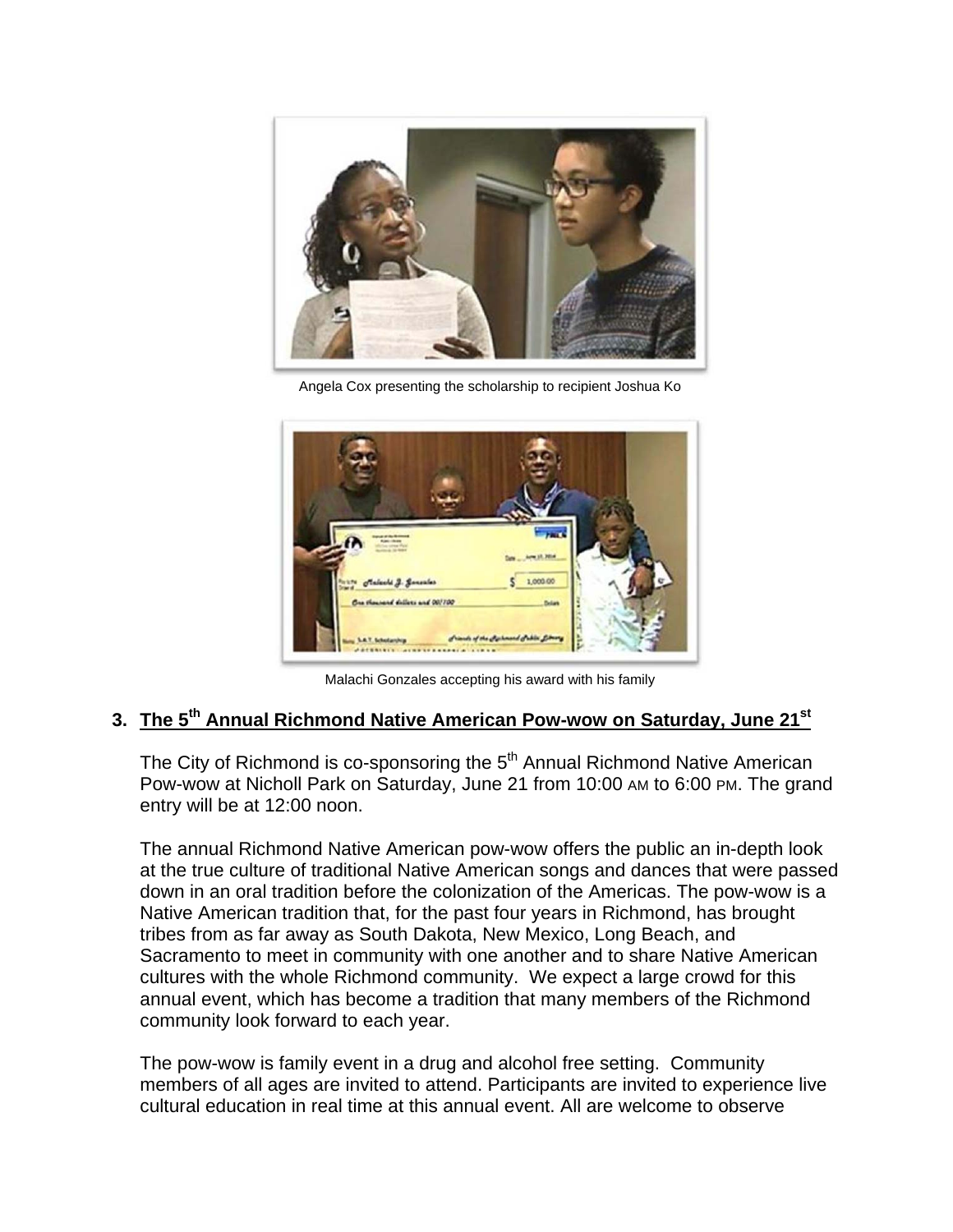certain ceremonies and traditions and to participate in others. Please bring your own chairs, picnic blankets and umbrellas for the sun.

Activities include drumming, singing, dancing, a powwow princess contest, a hand drum contest, arts & crafts, and a raffle drawing. Vendors will have prepared food, including Indian fry bread, for sale throughout the day.

Richmond Pow-wow Agenda Times subject to change **Richmond F** auch mines 1895 10:00 am Contest & Vendor Registration Registration closes at 11:30 am 11:00 am Gourd Dancing 12:00 pm Grand Entry: Entering of Flags **Honoring the** 1:00 pm Tiny Tots **Native American Community** Contest: Pow-wow Dancers. Hand Drum contests. Headwoman special. Richmond Saturday, June 21, 2014 Pow-wow Princess 2014-2015. 10am-6pm 3:30 pm Lunch Break: Richmond Poly-Groove Nicholl Park, Richmond, CA 94804 4:00 pm Pow-Wow Contests Continued: Hand Drum (1st. 2nd, 3rd) Drum Contest, Pow-wow contests dances, Specials, Intertribals 5:00 pm Tiebreakers, Announcement of Contest Winners 6:00 pm Retreat of Flags

For more information visit RichmondCommunityPowow on Facebook.

## **4. Juneteenth Family Day Parade & Festival on Saturday, June 28th**

Please join the City of Richmond as it celebrates the Juneteenth Family Day Parade & Festival on Saturday, June  $28<sup>th</sup>$  from 10:00 AM to 6:00 PM. The parade begins at 10:00 AM on Cutting Boulevard and Marina Way South and ends at Nicholl Park on 31<sup>st</sup> Street and Macdonald Avenue. The festival begins at Nicholl Park at 11:30 AM and ends at 6:00 PM. Please join us for two stages of entertainment, health screenings, ethnic food, kids expo, youth poetry slam, local vendors and much more. Visit http://www.richmondcajuneteenth.org for more information.

### **5. Richmond Ferry Service – An Update**

This is an update to last week's Weekly Report item regarding Richmond ferry service.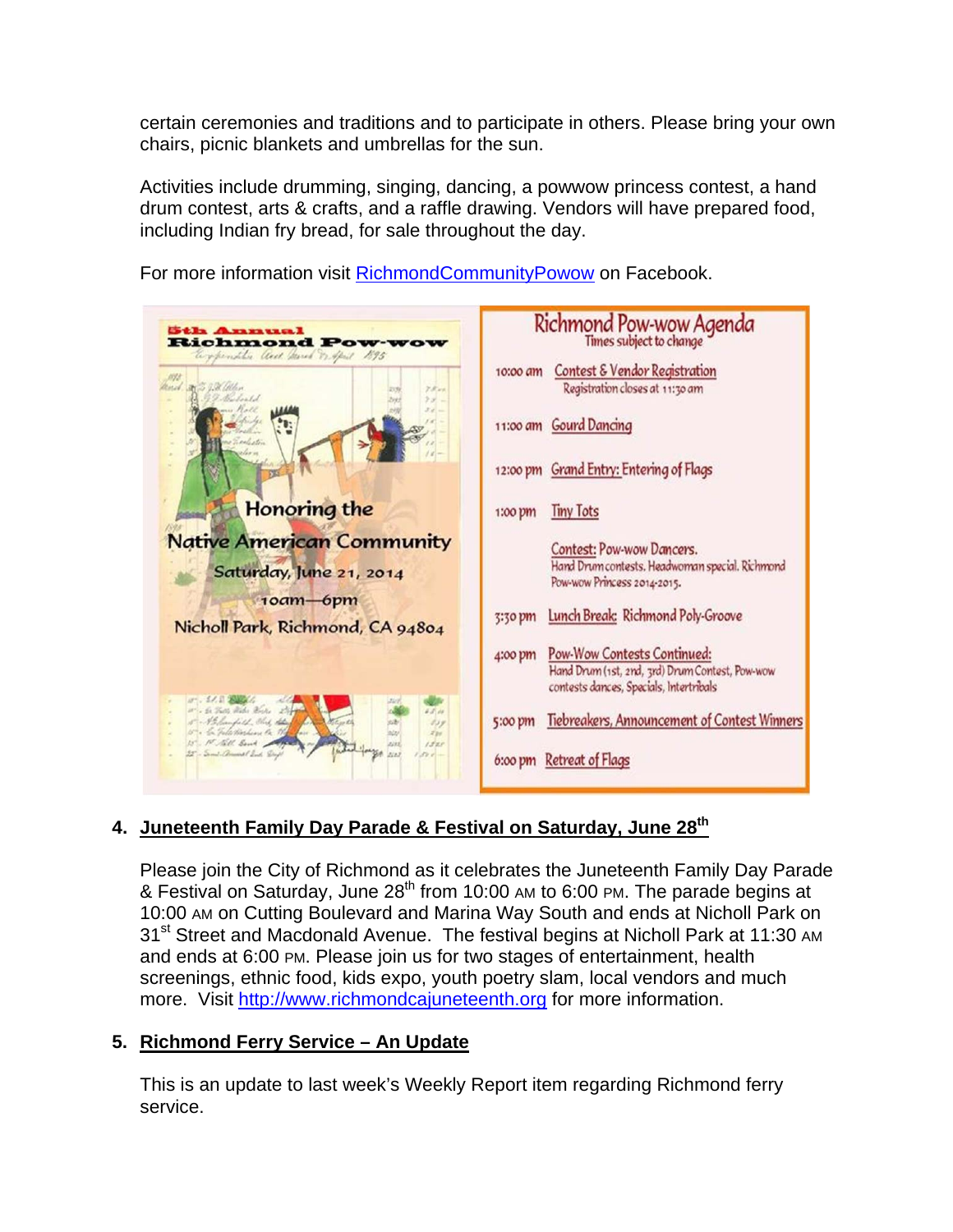The Richmond Ferry Terminal project, which would be located at Sheridan Point at the base of Harbour Way across from the Ford Building, is expected to receive final California Environmental Quality Act (CEQA) clearance from the Water Emergency Transit Authority (WETA) by summer 2014. On Wednesday, June 18<sup>th</sup>, the Contra Costa Transportation Authority (CCTA) received a presentation of a report of the financial feasibility of Contra Costa County ferry service (also known as the "white paper"). The "white paper" evaluates each of the proposed Contra Costa terminal sites – Richmond, Antioch, Martinez, and Hercules.

This white paper shows that the Richmond terminal site would have more passengers, a higher farebox recovery (and therefore a lower operating subsidy), lower operating expenses, and the least terminal and vessel costs, than the three other Contra Costa sites. And, the differences in these attributes are not small: average daily boardings would be nearly three times greater in Richmond than the next best site in Contra Costa County; farebox recovery percentage would be twice the amount in Richmond as compared with the next best site (and, the Richmond service is the only service of the four that is projected to meet WETA's farebox recovery goal); and terminal and vessel capital costs would be \$17 million lower in Richmond (at \$34 million) when compared with the next best site (\$51 million) in Contra Costa County. It would be difficult to justify any conclusion that Contra Costa ferry service should not be in Richmond.

The CCTA Board reviewed the ferry study at its meeting Wednesday, June 18<sup>th</sup>, with comments from Board Members and the public generally supportive of Richmond ferry service. Staff is currently working with West Contra Costa County Transportation Committee (WCCTAC) and WETA staff to reach agreement on the amount and timing of Measure J funding subsidy required to operate the service, which will form the basis of a recommendation to CCTA for programming of these funds.

I will keep you informed as this project moves forward.

### **6. City Manager Chronicles**

I have listed below some of the topics for meetings that I have recently attended in the hope that it provides an idea of the varied issues with which our organization deals routinely.

A substantial amount of time was spent on issues related to the FY 2014-15 budget. Other activities and meeting topics during the past week have included:

 Meeting with Supervisor John Gioia and staff, Contra Costa County Animal Services Director Glenn Howell, Police Chief Chris Magnus, Police Captain Manjit Sappal, and El Cerrito Police Chief Sylvia Moir to discuss issues related to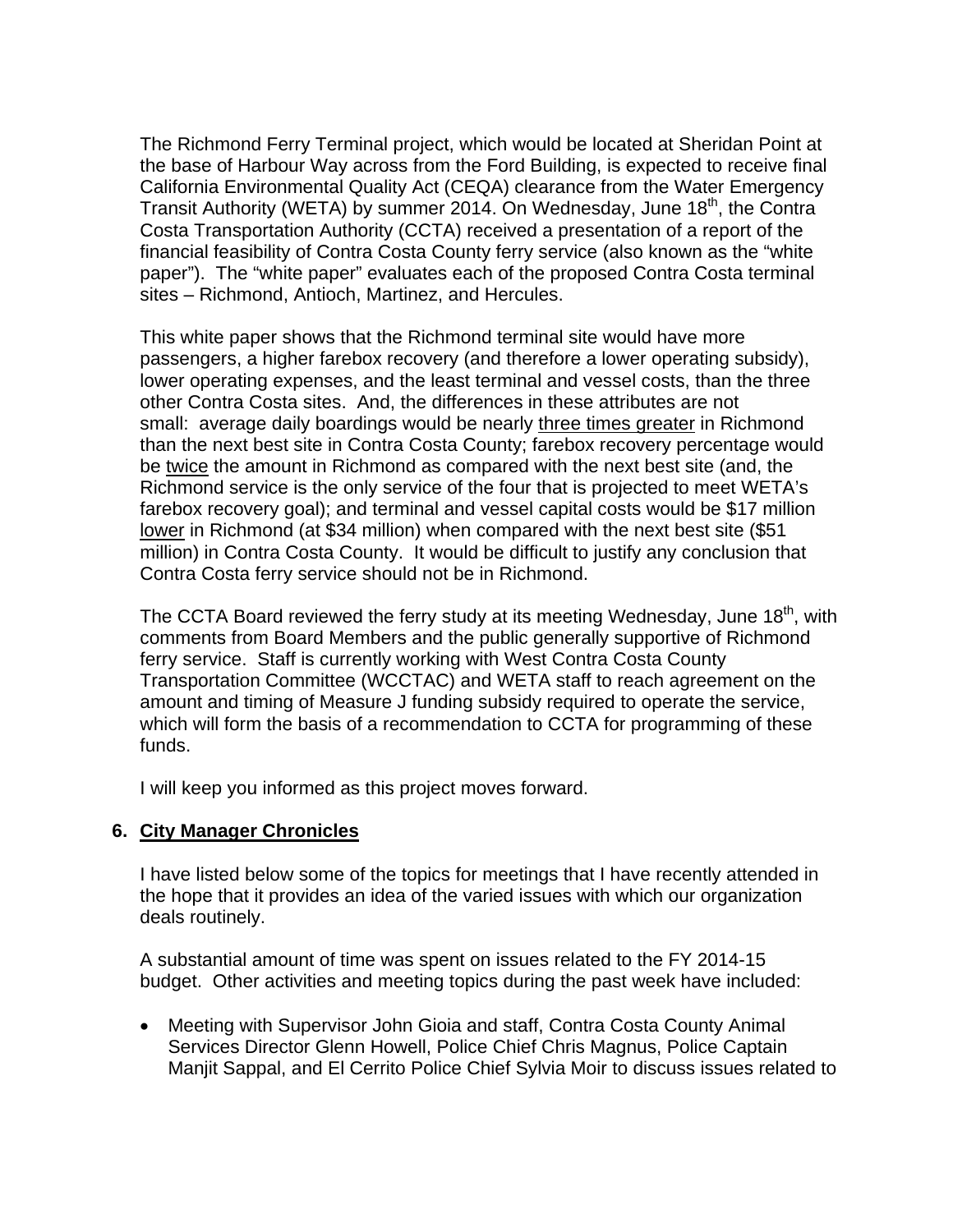animal control services in Richmond and El Cerrito, and the existing contract for these services;

- Meeting with City staff and staff from PG&E to discuss franchise fees;
- Meeting with City staff, attorney John Knox, and Richmond Community Foundation Director Jim Becker to discuss the process and schedule for using social impact bonds to acquire and rehabilitate property in Richmond;
- Meeting with community members to discuss further activities related to the Richmond Bay Campus statement of commitment by UC Berkeley and the Lawrence Berkeley National Lab;
- Meeting with staff from the Finance Department and the Housing program division to discuss ongoing compliance with HUD regulations;
- Participating in a conference call with HUD staff, along with Mayor McLaughlin, Finance Director Jim Goins, and Housing Program Manager Patrick Lynch to review compliance with CDBG program regulations;
- Met with Finance Department and Port staff to discuss issues related to management of the Richmond marina, and to discuss the status of the Terminal 1 project.

These meetings were in addition to attending the regular management staff meeting, agenda planning, reviewing staff reports to the City Council, doing department head "check-ins," having discussions on various personnel matters, and having short discussions with staff, community members, members of the press, etc.

Please feel free to contact me if you have any questions about the substance of these or any other topics.

## **7. Officer Bradley A., Moody Memorial Underpass Project Update**

The Bradley A. Moody Memorial Underpass Project involves the construction of a roadway underpass on Marina Bay Parkway between Meeker Avenue and Regatta Boulevard, and is intended to resolve long-standing access limitations to the Marina Bay area caused by frequent train crossings. In early September 2013, Marina Bay Parkway was closed to traffic. This closure is planned to remain in place until early May 2015.

During June  $14<sup>th</sup>$  and June  $15<sup>th</sup>$  the fourth and final weekend closure work window was successfully completed. Approach slabs and a fascia beam were placed by crane, and waterproofing installed on the bridge surface.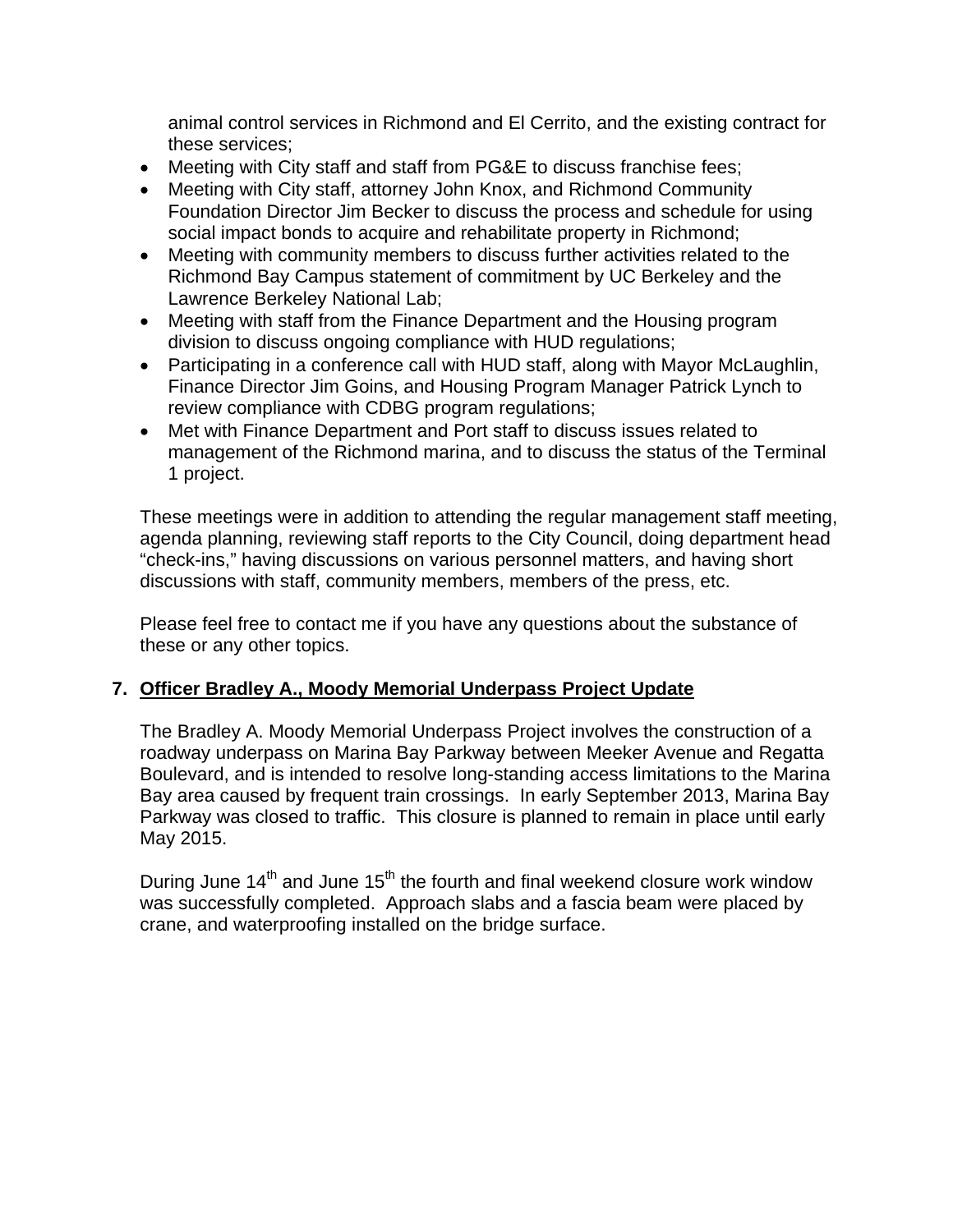

During the week of June  $16<sup>th</sup>$ , the subgrade was treated with lime, which provides a stable surface for additional work and adds strength to the soils beneath the roadway. Also during this week, the third level of tiebacks was installed at the pump station.

For the week of June 23<sup>rd</sup>, crews will begin to excavate the subgrade for walers and permanent struts, which are concrete structures that will cross the roadway and below the road surface. These elements will allow for the eventual removal of the temporary steel struts that currently cross the roadway above grade. In order to expedite this work, crews plan to work on Saturday June 21<sup>st</sup> and Saturday June  $28<sup>th</sup>$ . The fourth level of the pump station is also planned to be excavated during the week of June 23<sup>rd</sup>.

For additional information and to be added to the project update contact list, please see the project website at www.moodyup.com. You can also follow the project on twitter: @moodyunderpass, or contact the project's public outreach coordinator Jacqueline Majors at (925) 949-6196.

### **8. Improvements to the San Pablo Dam Road Interchange at I-80**

In preparation for future improvements to the San Pablo Dam Road Interchange at I-80, El Portal Drive, near Glenlock Street in the City of San Pablo, will be temporarily closed to allow for the advance relocation of underground utilities.

**The roadway closure is scheduled to begin on Monday, June 23rd, 2014, and is anticipated to continue into August 2014.** The closure limits on El Portal Drive will be between Glenlock Street and the entrance ramp to westbound I-80 (towards San Francisco), near the Shell Gas Station. Access to/from Glenlock Street from/to El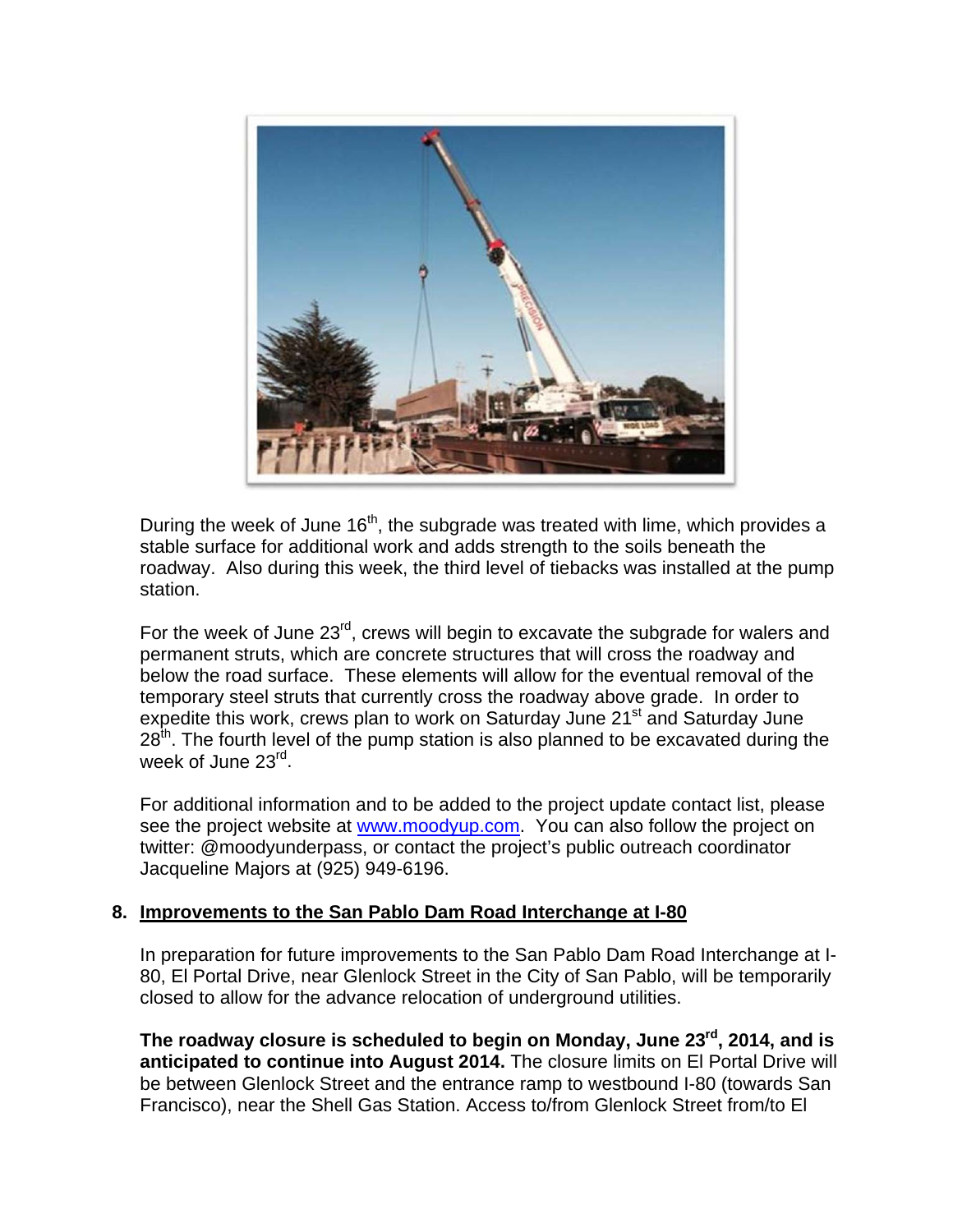Portal Drive and all entrance and exit ramps will remain open at all times during construction. The sidewalk on El Portal Drive within the road closure segment will remain open at all times, except as needed, when construction activities require temporary closure for public safety.

Detour signs will be posted to inform drivers of alternative routes to reach their destination during the roadway closure. Electronic changeable message signs will be placed in strategic locations on city streets to minimize traffic delays and public inconvenience.

The Contra Costa Transportation Authority and project partners, including the cities of San Pablo and Richmond, Contra Costa County, and Caltrans, are making every effort to provide opportunities for project neighbors to stay informed about this construction work.

More information about the project can be found at: http://www.ccta.net/projects/project/38.

The project hotline's number is (510) 277-0444.

80 our Map from San Pa (EB El Portal Drive) a Closed East of On-Ra d Dunstion: May to August 2014 and<br>dober 2014 to February 2015

Thank you for your cooperation during this essential work.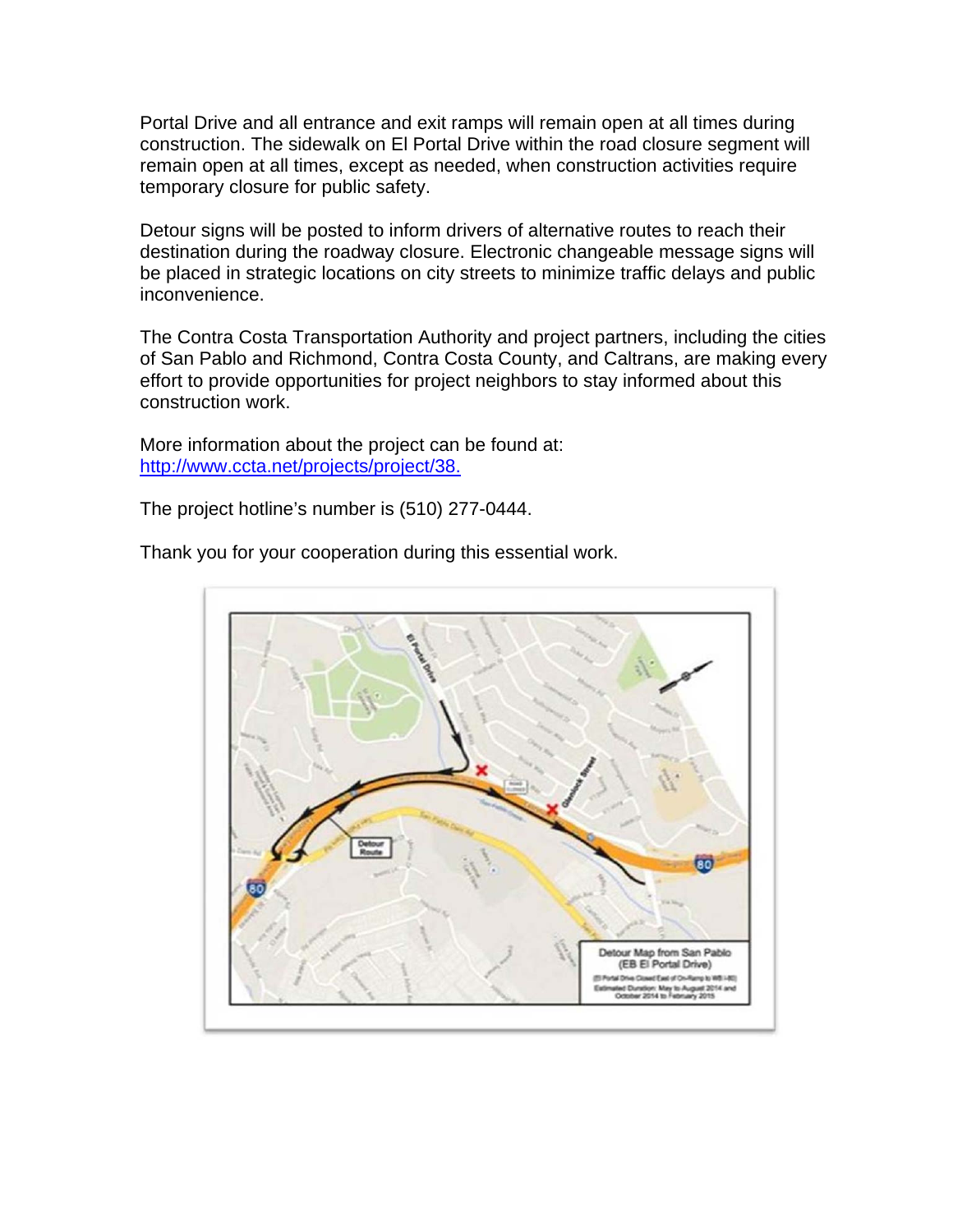

### **9. 2013 Supplemental Web Survey Results (Non-Scientific Survey)**

As part of its participation in The National Citizen Survey™ (The NCS), the City of Richmond conducted a mailed survey of 3,000 residents. Surveys were mailed to randomly selected households in April 2013 and data was collected through early June 2013. After the official data collection period was over and the data were reported, the City made available the web-based survey to its residents through a link on the City's web site. Visitors to the site were able to complete the survey from June 2013 through December 2013, and 282 surveys were received. The results from the non-scientific survey are included in the 2013 Supplemental Web Survey Report at http://www.ci.richmond.ca.us/index.aspx?nid=2745.

### **10. Free Mural Classes for Teens at the Richmond Art Center**

The Richmond Art Center is offering a free mural painting class for teens, age 13 - 18. Teens will learn traditional and urban mural painting techniques from leading Bay Area muralist Fred Alvarado. Mr. Alvarado will lead teens in designing and painting a Richmond-themed mural. Snacks and drinks will be provided.

Class will be held from June  $9<sup>th</sup>$  - July 31<sup>st</sup> on Tuesdays & Thursdays, from 1:00 PM to 4:00 PM. This free class is part of the Richmond Art Center's traveling Art in the Community Program which brings art experiences to people all across Richmond.

Learn more and apply at: http://www.therac.org/mural.html or call (510) 620-6772.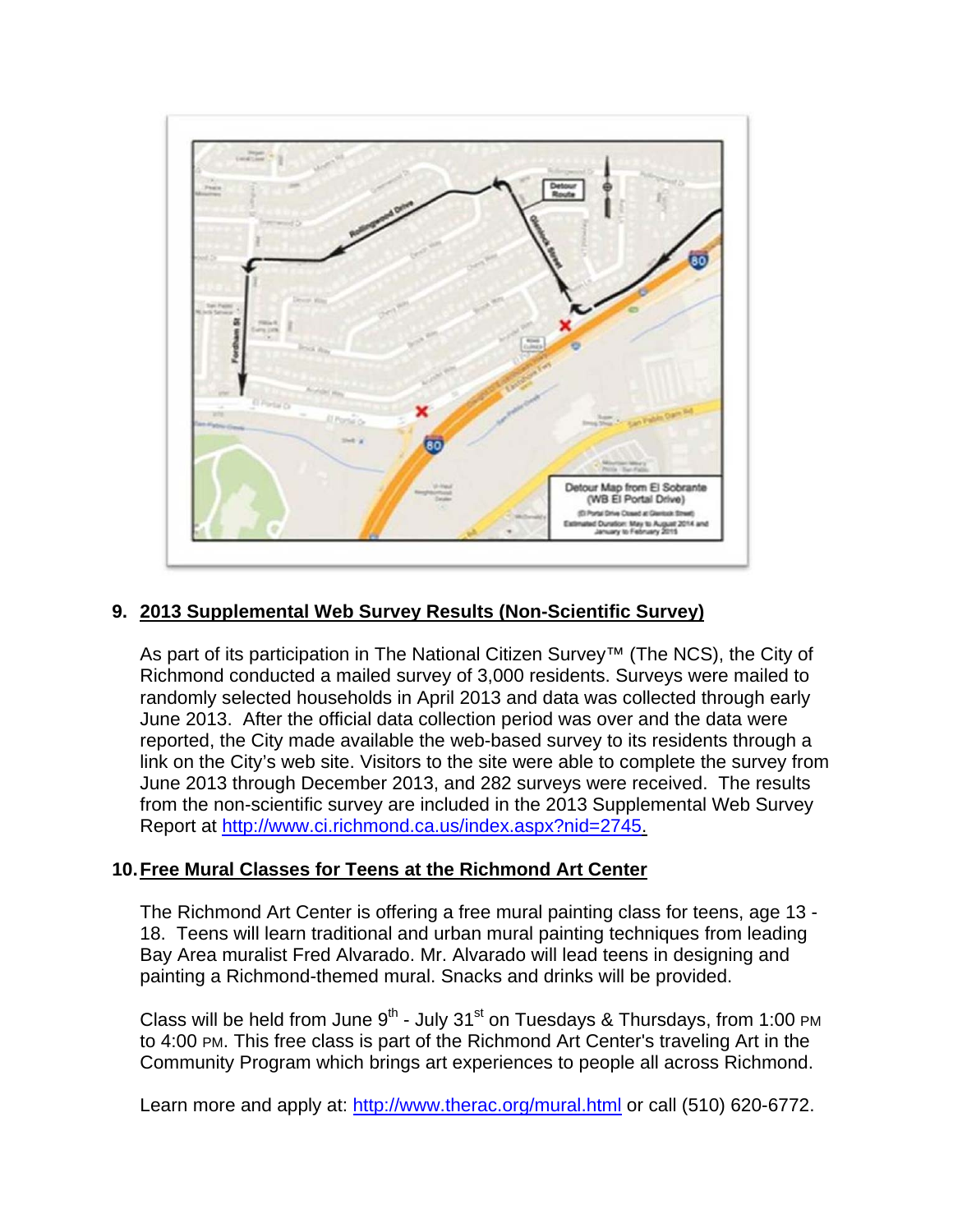

## **11. Literacy for Every Adult Program (LEAP) is Looking for You!**

LEAP will celebrate 30 years of service on September 21, 2014. We want to thank the many volunteer tutors and students, as well as community service providers, who have supported and shaped LEAP's success. Who are the LEAPster's? What are their stories? In the next three months we will be collecting stories and photos to create a memorable timeline and history of the program. Are you part of this history? Please let us know and tell us the part that you played. Feel free to submit your information by email to leapvolunteerinfor@gmail.com with the subject heading: LEAP 30 Year Story. If you have any questions or want to assist with our plans, feel free to contact Sherry Drobner at (510) 307-8082 or sherry\_drobner@ci.richmond.ca.us.

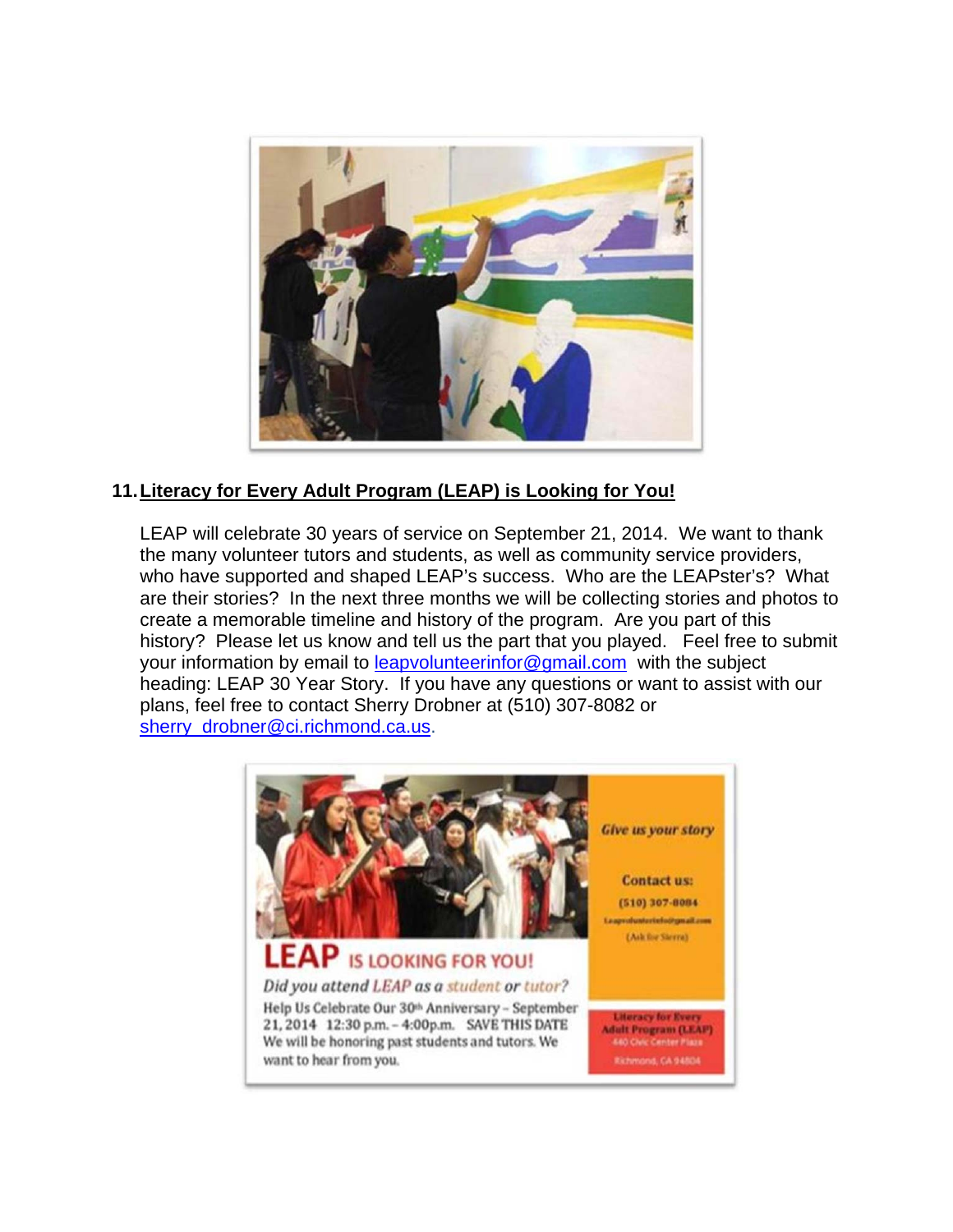### **12. Recreation Highlights**

#### Senior Center

Members of the Shan Bin Dance Class, at the Richmond Senior Center, performed at the Saffron Strand's Evening of Diversity at the Richmond Memorial Auditorium on Monday, June 16<sup>th</sup>.

Zumba Gold class is now being offered on Thursday mornings at the Richmond Senior Center. Zumba classes are also now offered each day of the week at the center. Please call (510) 307-8087 for scheduling information.

### **13. Public Works Updates**

Facilities Maintenance Division: Utility Workers cleaned windows at 440 Civic Center Plaza and at the R-Transit building, replaced light fixture covers, power washed the front of Employement and Training, and maintained 29 City-owned buildings.



Power Washing of Employment and Training Building

Parks and Landscaping Division: Crews continued work cutting in the High Fire Severity Zones in the Castro Ranch Road area, painted the benches at Judge Carroll Park, worked on the pathway project on the Richmond Parkway, completed weed abatement on Giant Road, performed irrigation repair at the Main Library, and repaired the fence on the 23<sup>rd</sup> Street grade.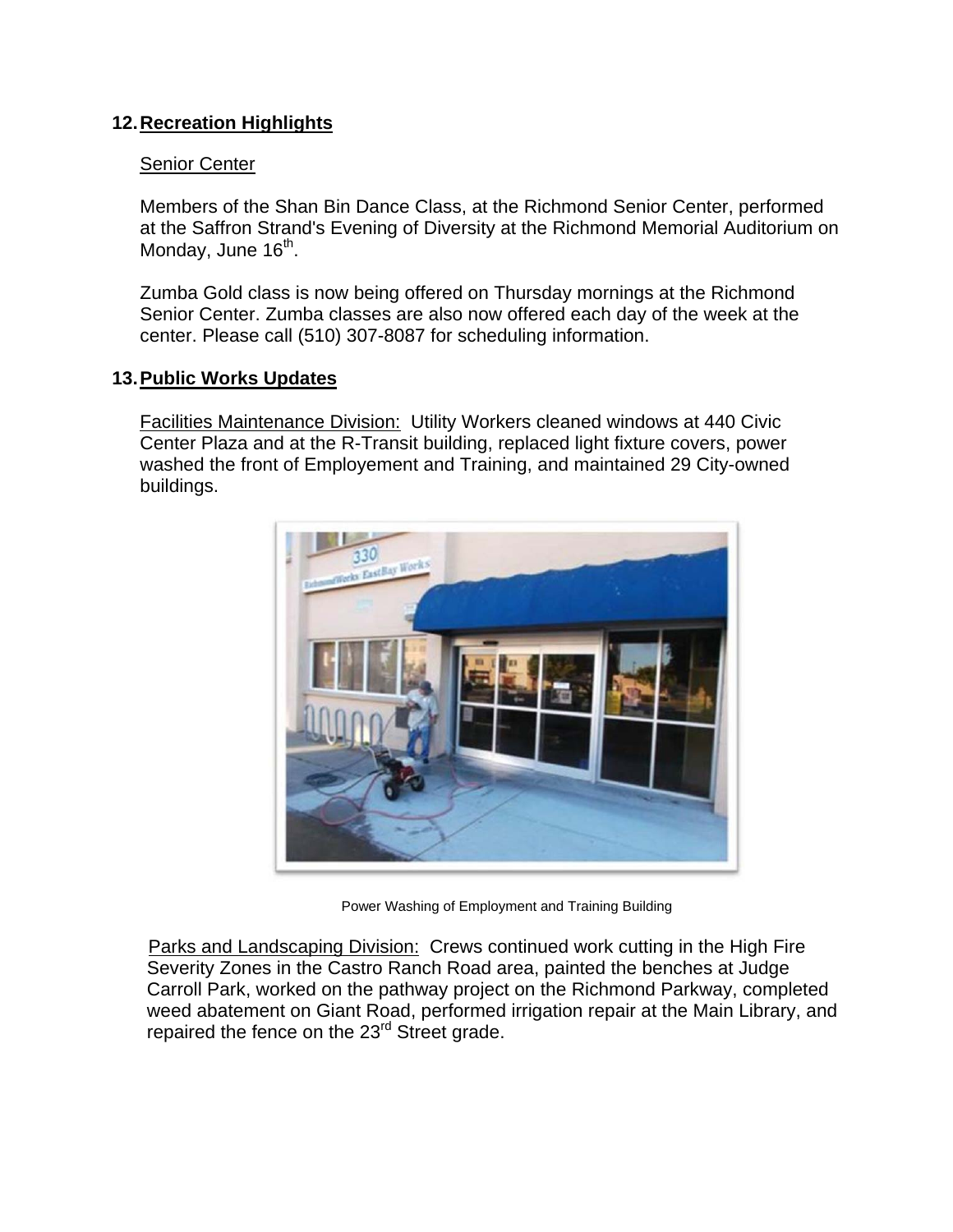

Castro Ranch Road High Fire Zone Cutting



Richmond Parkway Pathway Project

Streets Division: Staff addressed sidewalk issues on 17<sup>th</sup> Street, 13<sup>th</sup> Street, Sonoma Avenue and Orchard Avenue, and worked from the outstanding pothole and sidewalk list.